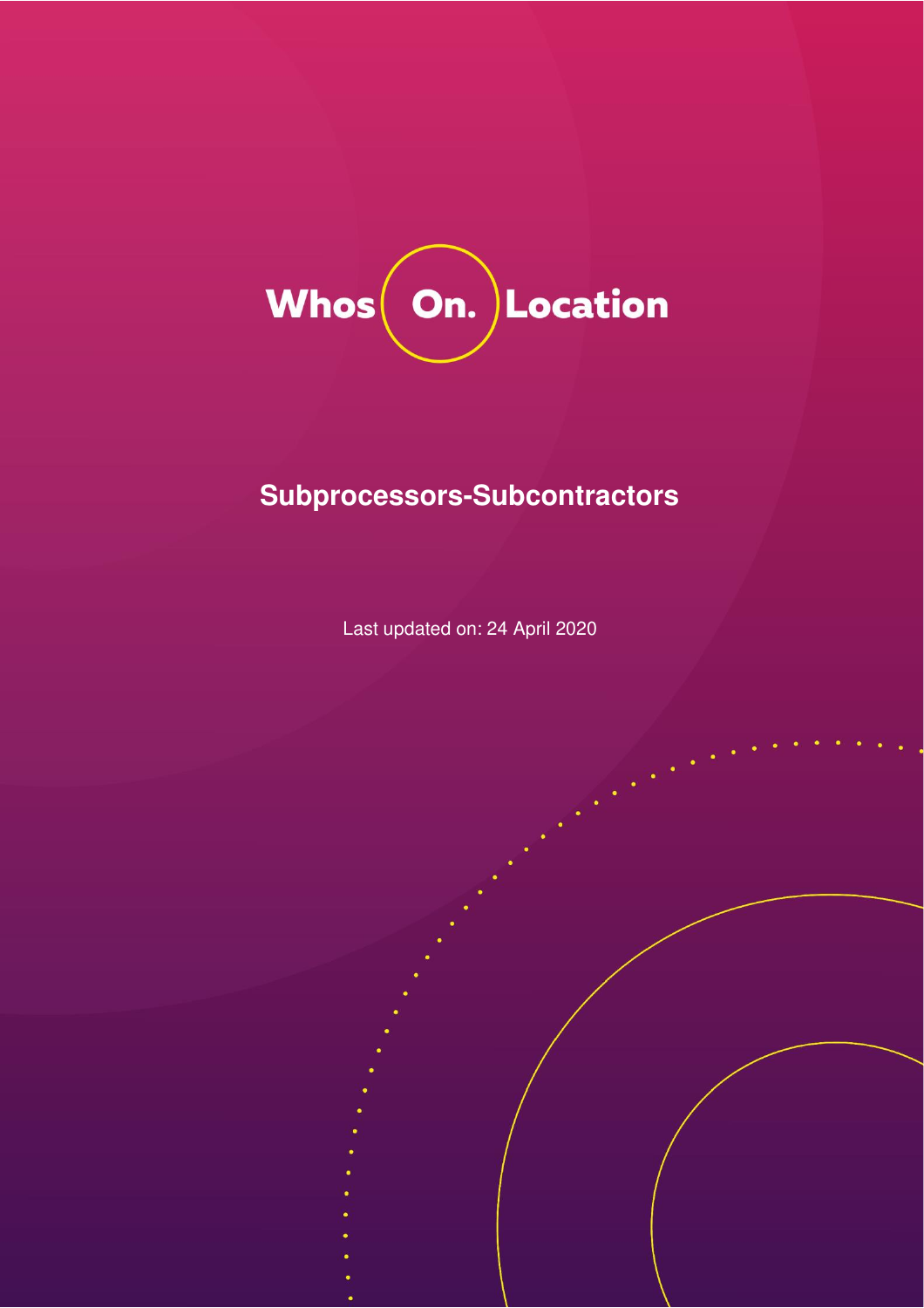WhosOnLocation Limited ("WhosOnLocation") uses certain subprocessors (and third parties, as listed below), subcontractors and content delivery networks to assist it in providing the WhosOnLocation Services as described in the [Master Subscription](https://whosonlocation.com/master-subscription-agreement/)  [Agreement](https://whosonlocation.com/master-subscription-agreement/) ("MSA"). Defined terms used herein shall have the same meaning as defined in the MSA.

## **What is a Subprocessor:**

A subprocessor is a third party data processor engaged by WhosOnLocation, who has or potentially will have access to or process Service Data (which may contain Personal Data). WhosOnLocation engages different types of subprocessors to perform various functions as explained in the tables below. WhosOnLocation refers to third parties that do not have access to or process Service Data but who are otherwise used to provide the Services as "subcontractors" and not subprocessors.

## **Due Dilligence:**

WhosOnLocation undertakes to use a commercially reasonable selection process by which it evaluates the security, privacy and confidentiality practices of proposed subprocessors that will or may have access to or process Service Data.

#### **Contractual Safeguards:**

WhosOnLocation requires its subprocessors to satisfy equivalent obligations as those required from WhosOnLocation (as a Data Processor) including but not limited to the requirements to:

- in connection with their subprocessing activities, use only personnel who are reliable and subject to a contractually binding obligation to observe data privacy and security, to the extent applicable, pursuant to applicable data protection laws;
- Provide regular training in security and data protection to personnel to whom they grant access to Personal Data;
- implement and maintain appropriate technical and organizational measures (including measures consistent with those to which WhosOnLocation is contractually committed to adhere insofar as they are equally relevant to the subprocessor's processing of Personal Data on WhosOnLocation's behalf) and provide an annual certification that evidences compliance with this obligation. In the absence of such certification WhosOnLocation reserves the right to audit the subprocessor;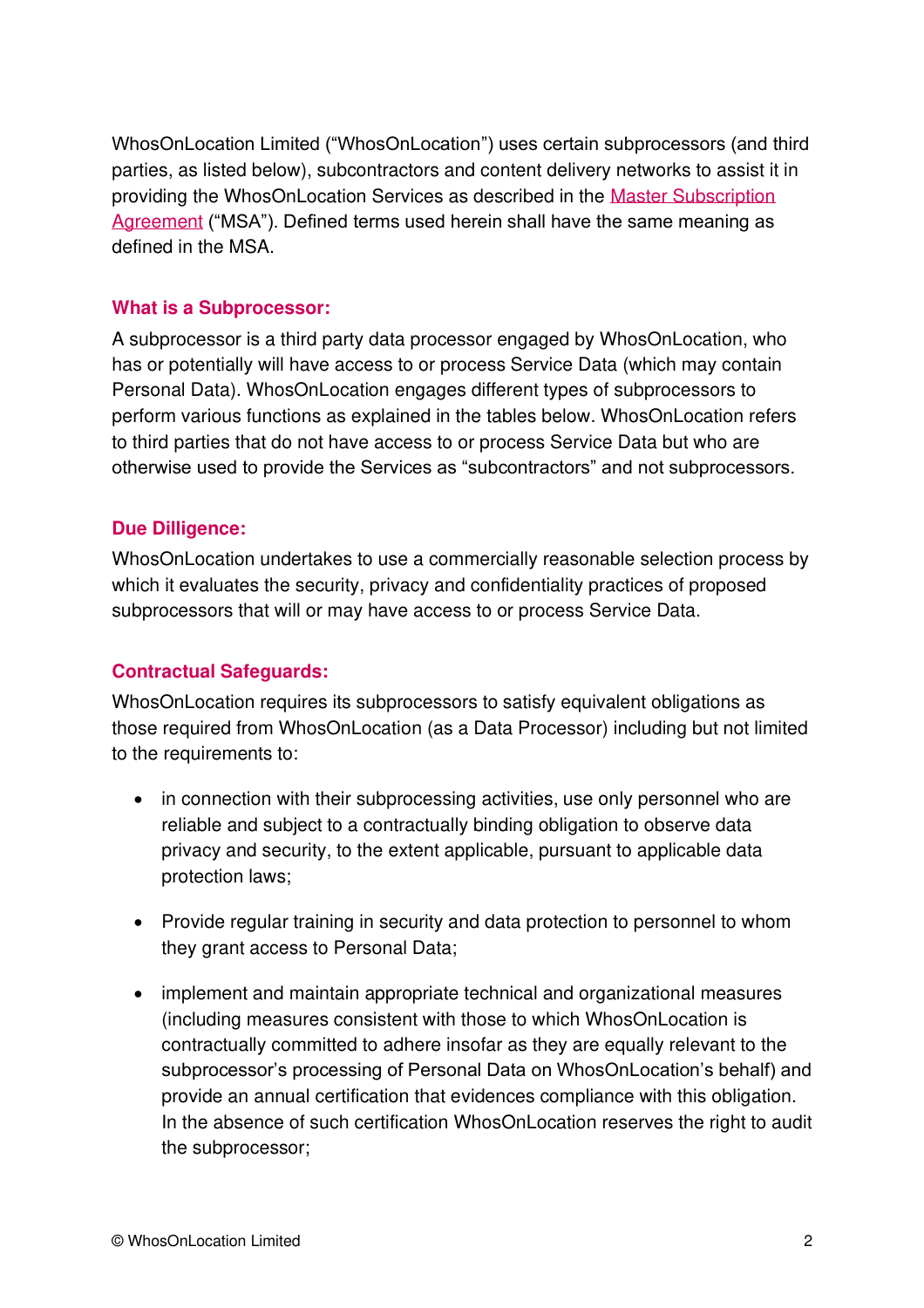- promptly inform WhosOnLocation about any actual or potential security breach; and
- cooperate with WhosOnLocation in order to deal with requests from data controllers, data subjects or data protection authorities, as applicable.

This policy does not give Subscribers any additional rights or remedies and should not be construed as a binding agreement. The information herein is only provided to illustrate WhosOnLocation's engagement process for subprocessors as well as to provide the actual list of third party subprocessors, subcontractors and content delivery networks used by WhosOnLocation as of the date of this policy (which WhosOnLocation may use in the delivery and support of its Services).

# **Infrastructure Subprocessors – Service Data Storage**

WhosOnLocation owns or controls access to the infrastructure that WhosOnLocation uses to host Service Data submitted to the Services, other than as set forth below. Currently, the WhosOnLocation production systems for the Services are located in co-location facilities in the United States, United Kingdom, Canada, the UK, Australia, and New Zealand. Subscriber accounts are established in one of these regions based on where the Subscriber is located; the Subscriber's Service Data subsequently remains in that region; but may be shifted among data centers within a region to ensure performance and availability of the Services. The following table describes the countries and legal entities engaged in the storage of Service Data by WhosOnLocation.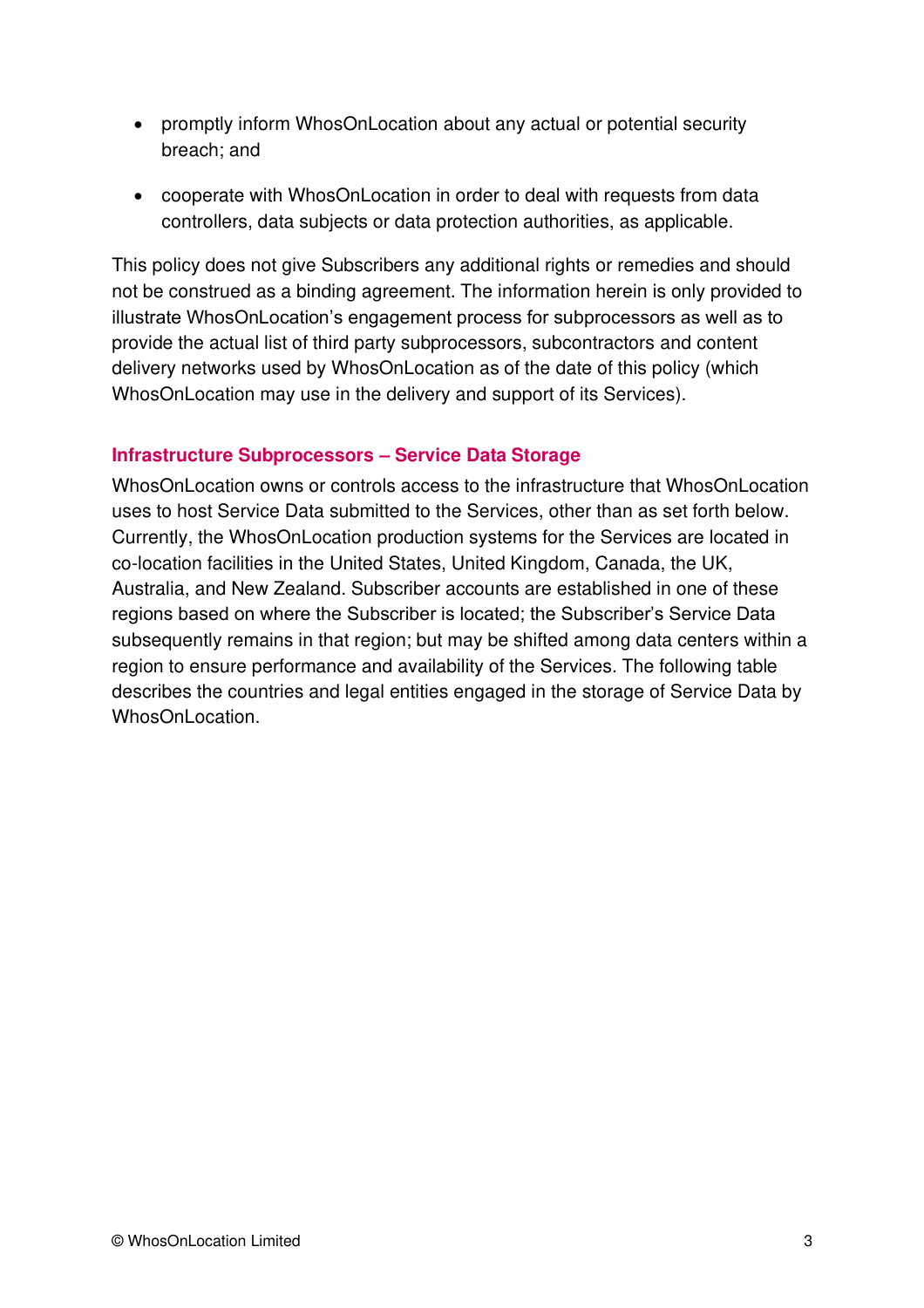| <b>Entity Name</b>                  | <b>Entity Type</b>                 | <b>Entity Country</b> | <b>Location</b> |
|-------------------------------------|------------------------------------|-----------------------|-----------------|
| Amazon Web<br>Services, Inc.        | <b>Cloud Service Host Provider</b> | <b>United States</b>  | Virginia        |
| <b>Amazon Web</b><br>Services, Inc. | <b>Cloud Service Host Provider</b> | Germany               | Frankfurt       |
| Amazon Web<br>Services, Inc.        | <b>Cloud Service Host Provider</b> | United Kingdom        | London          |
| <b>Amazon Web</b><br>Services, Inc. | <b>Cloud Service Host Provider</b> | Australia             | Sydney          |
| Amazon Web<br>Services, Inc.        | <b>Cloud Service Host Provider</b> | Canada                | Montreal        |

# **Service Specific Subprocessors**

WhosOnLocation uses certain third parties to provide specific functionality within the Services. These providers are the Subprocessors set forth below. In order to provide the relevant functionality these Subprocessors access Service Data. Their use is limited to the indicated Services.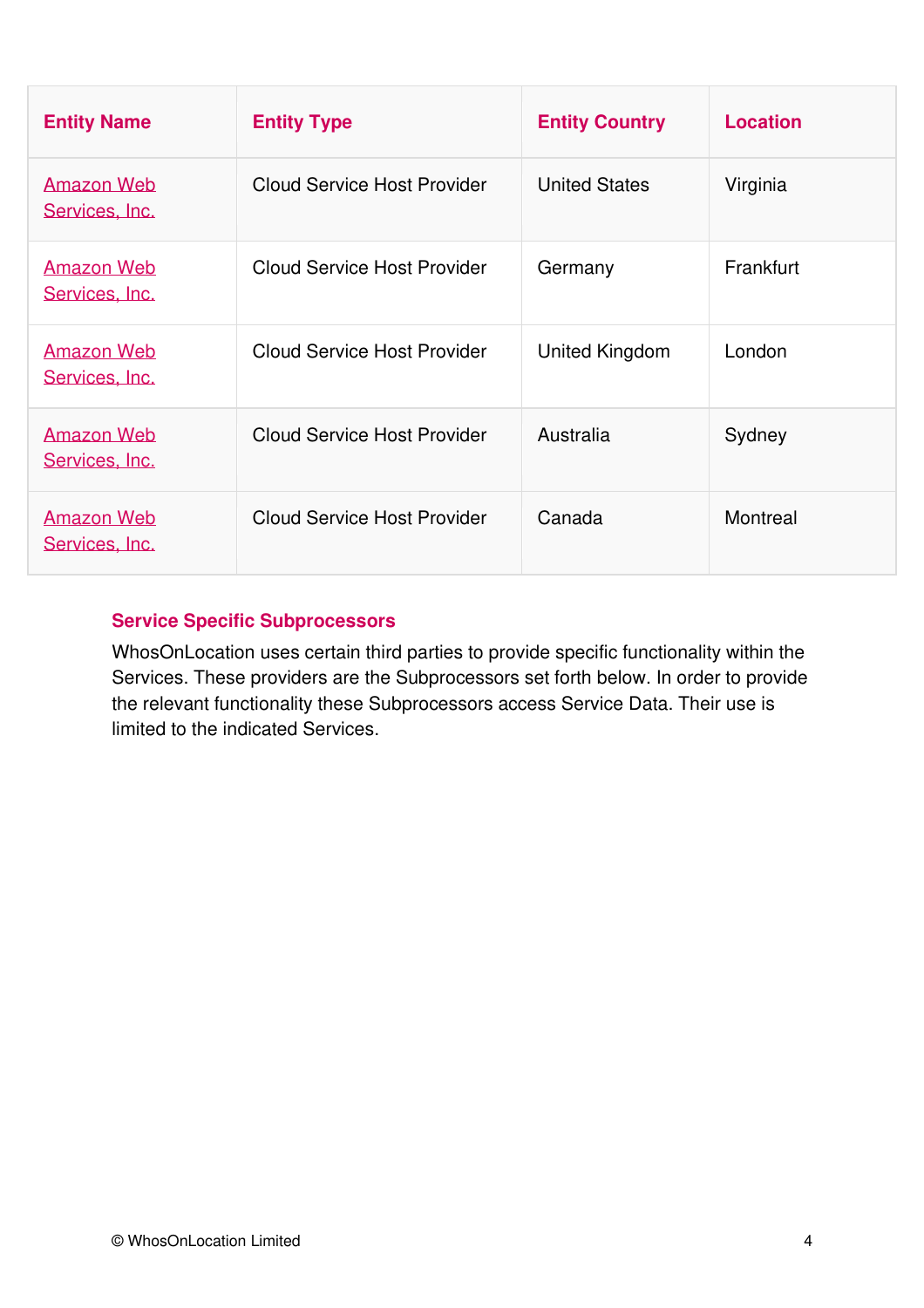| <b>Entity Name</b>           | <b>Purpose</b>                                                                                                                                                                                                                                                                                                                                                                                                                                                                                                     | <b>Applicable Services</b>                                                   | <b>Entity Country</b>     |
|------------------------------|--------------------------------------------------------------------------------------------------------------------------------------------------------------------------------------------------------------------------------------------------------------------------------------------------------------------------------------------------------------------------------------------------------------------------------------------------------------------------------------------------------------------|------------------------------------------------------------------------------|---------------------------|
| <b>Bulletin</b><br>Messenger | There are many areas of the<br>Service that utilizes SMS<br>messaging including visitor<br>(Data Subject) arrivals,<br>evacuation alerts,, and Triggers.<br>Data contained in the messages<br>is limited to: the Data Subject's<br>(visitor, contractor, or employee)<br>Name and where they are from,<br>and whom they are visiting (if<br>applicable). Depending on the<br>settings applied by the Data<br>Controller (our Customer)<br>messages may include the Data<br>Subject's mobile number if<br>captured. | SMS Messaging and<br>Notifications, Triggers,<br><b>Evacuation Messaging</b> | New Zealand and<br>Global |
| <b>Zendesk Inc</b>           | Zendesk Inc provides a cloud-<br>based Knowledge Library and<br>Customer Support software.<br><b>WhosOnLocation uses Zendesk</b><br>as our Helpdesk and ticket<br>management software.                                                                                                                                                                                                                                                                                                                             | <b>Helpdesk and Support</b><br>Ticketing                                     | <b>United States</b>      |
| <b>BackBlaze</b>             | BackBlaze is used by<br>WhosOnLocation as a secure<br>back up service of our<br>employees workstations, and<br>laptops.                                                                                                                                                                                                                                                                                                                                                                                            | Backup                                                                       | <b>United States</b>      |